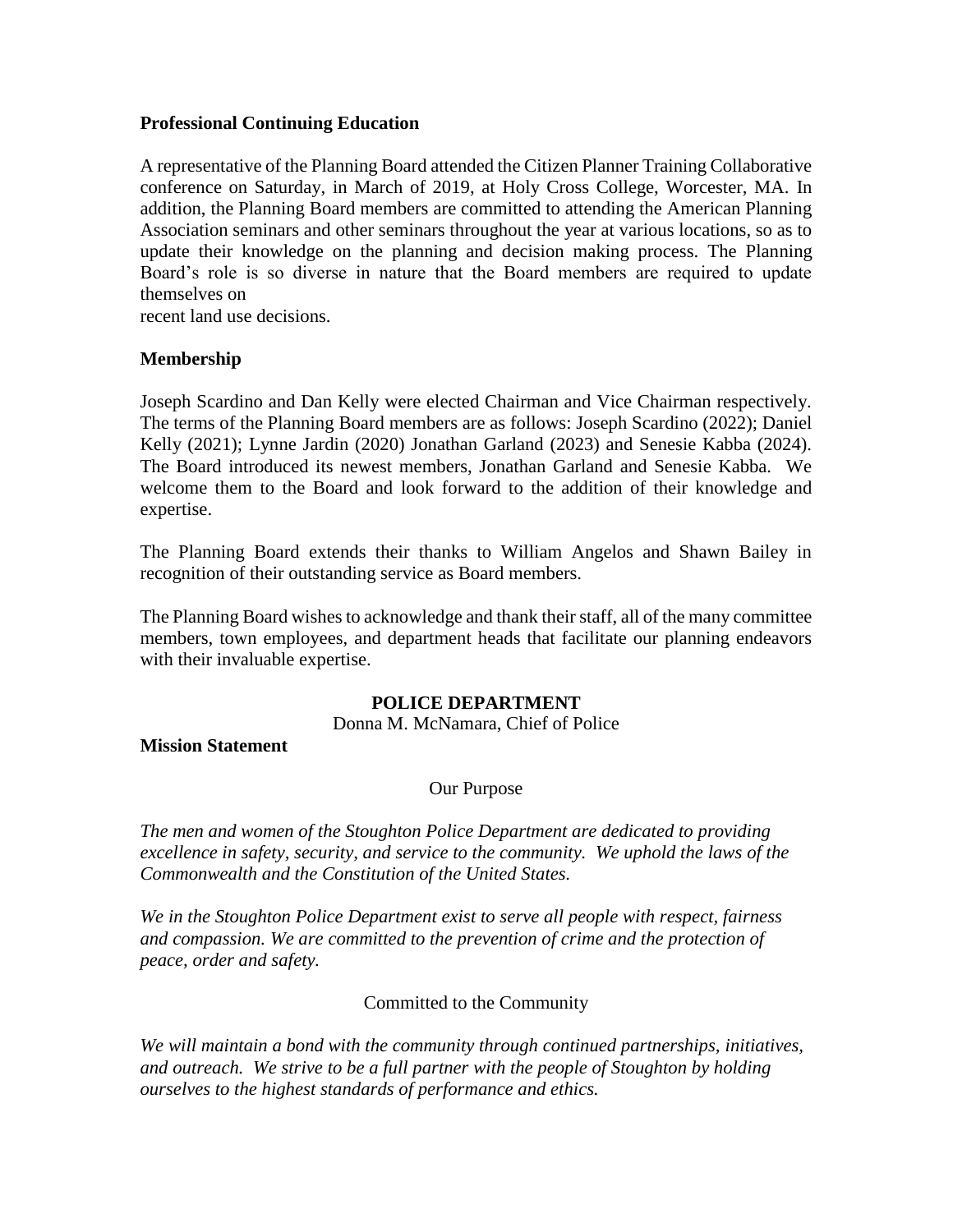#### We are Problem-Solvers Committed to the Future

*We shall employ a forward thinking approach in all that we do. We will think innovatively to correct the quality of life problems so important to our residents.* 

*Our highly dedicated members are the most treasured asset and the cornerstone of our department's success. We will attain successes through a dedication to the development of our officers with world-class training and leadership.*

It is my privilege and pleasure to submit to you the annual report of the Stoughton Police Department:

#### *Staffing*

The current police staffing level consist of 60 sworn personnel. The staffing break down of the current level is 1-Chief, 1-Deputy Chief, 3-Lietuentants, 9-Sergeants and 48 Patrol Officers (which includes 7- Detectives and 2 School Resource Officers). In October of 2019, two vacancies were hired and began the 26 week training at the MBTA Academy. In 2019 the ATM approved two patrol positions funded for 6 months. Our actual staffing levels have decreased due to some unexpected personnel matters. We are currently in the hiring process to fill the four vacancies with an anticipated academy date of April 2020.

During the calendar year of 2019, the Stoughton Police Department responded to a total of 25,144 actual calls for service. The total number of offense reports investigated was 1,224 an increase of 357, crash reports investigated were 1,211 an increase of 537, and arrest/ summons for criminal offense equaled 1,132 an increase of 155 cases compared to 2018. The men and women of the Stoughton Police Department issued 3,526 motor vehicle citations. Any revenues that were created went directly to the general fund of the Town.

#### *Central Dispatch*

The Stoughton Police combined dispatch which is staffed with two civilian dispatchers and one police officer during 3 shifts a day. The Central Dispatch continues to have its challenges with staffing the civilian dispatcher positions. The merging of the police and fire dispatch has improved efficiency during emergency communications when responding to calls for service. An example of the improved efficiency was evident during Monday February 25, 2019, when the police department had an extraordinary 8-4 shift that had 31 calls for service with three arrests, and two criminal application summons' and a house fire which caused many street closure. The Central Dispatch working hand in hand with the Police and Fire staff were able to efficiently dispatch and coordinate all of the necessary apparatus and officers throughout the community. A total of 720 calls were handled by the Stoughton Police Central Dispatch. The calls ranged from 911 emergency calls, all non-emergency police and fire department calls as well as all radio transmission by Police Officers and Firefighters.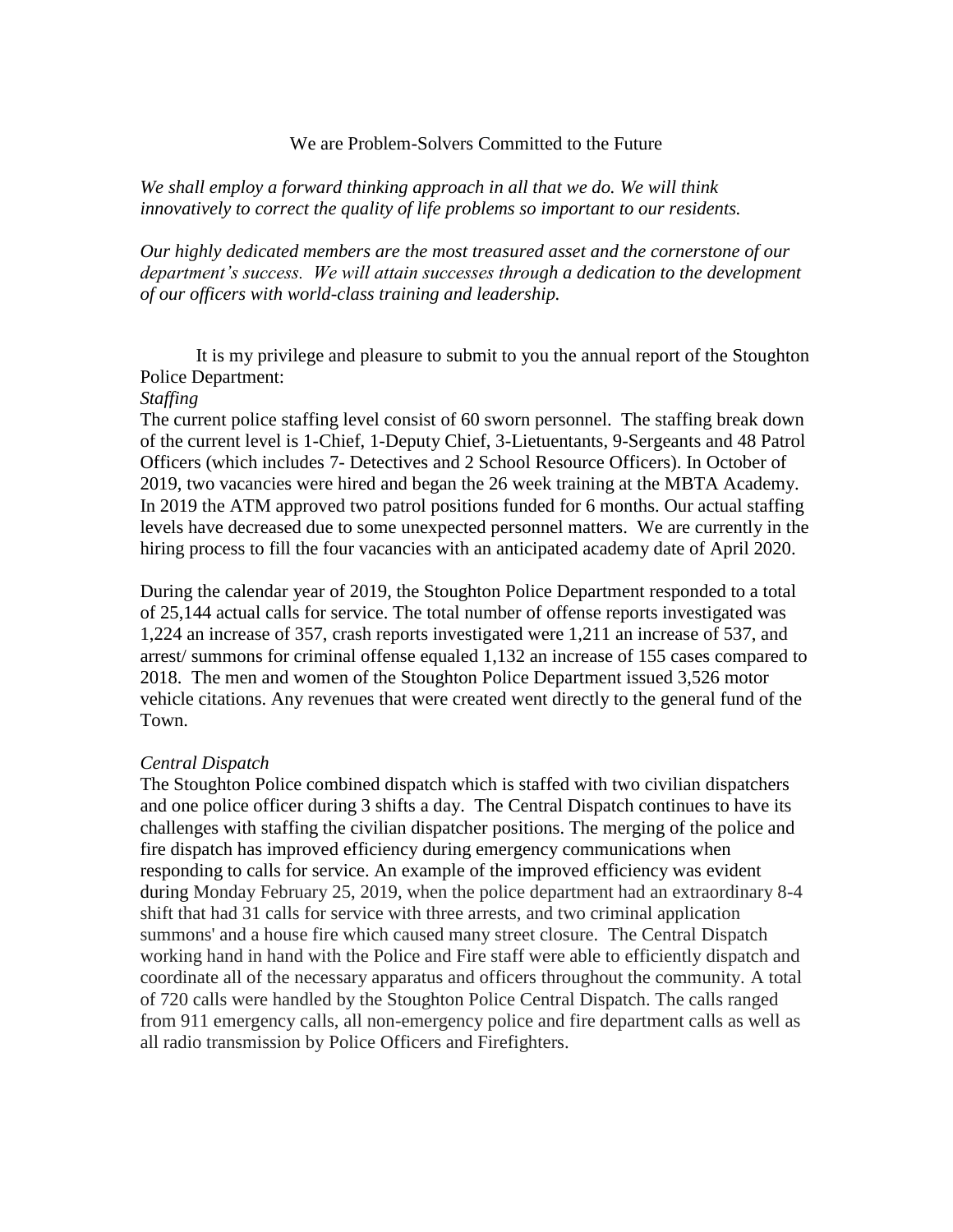### *Opioid Outreach*

The opioid epidemic continues to have a significant impact on our community, as a result of the impact, the Stoughton Police Department has dedicated a police officer to act as an "outreach officer". The "outreach officer" is responsible for contacting a person who suffered an overdose or whose family member has suffered an overdose to provide any additional resources for treatment and counseling opportunities for those in opioid crisis. Our police department continues to administer Naloxone (Narcan). The total overdoses by year during the past four years consist of 65 for 2019 (3 were fatal), 64 (10 were fatal) in 2018, 50 (seven were fatal) in 2017 and 67 (12 were fatal) in 2016. Stoughton accounted for 10% of the Norfolk County total fatal overdoses of 98.The "outreach officer in 2019 began utilizing a County Wide database to track all overdoses in Norfolk County in order to help all communities follow up with those in need of assistance with the addiction. The database helps when a person who lives on Stoughton overdoses in another community to notify the Stoughton Police "outreach officer" to conduct a follow up and try to encourage the person to enter a program to combat the addiction.

### *Detective Bureau*

Our Detective Unit conducted 79 criminal investigations and successfully solved 57 of the cases which resulted in criminal arrests or criminal summons. The investigations include cases for Home Invasion, Sexual Assaults, Stabbing Indecent Assault, Breaking and Entering, Armed Robbery, Assault, Larceny, Robbery, Firearms Investigations and Narcotics investigations. It is important to note that narcotics investigations generally take an inordinate amount of time and resources and we cannot address these problems without your help. If you see any activity that would warrant a narcotics investigation, please share this information with us. You may contact us by traditional means or use our tip line and tip email. The tip line is 781-232-9344 and the tip email address is tips@stoughton-ma.gov.

During 2019, the Stoughton Police Department seized more than 1,892 grams of Cocaine, 3,060 grams of Heroin, 680-30 mg pills of Percocet, 52 pounds of Marijuana and 797 grams of Fentanyl.

A staggering number of 14 firearms were seized in criminal acts during 2019, which was slightly less than the 18 firearms in 2018 but in comparison to only five in 2017 and seven in 2016. This is extremely concerning numbers which are trending in the wrong direction.

## *Public Records Request*

In 2019, the Stoughton Police Department processed 2,379 public records request. All of these requests were processed by the civilian records clerk and the Sergeant assigned as the Public Records Supervisor. These requests have come via telephone, facsimile, email, US Postal, and in person at the records window. The majority of the records request requires redaction prior to dissemination due to privacy concerns, juvenile involvement, and domestic violence and/or CORI requirements. All of which is supervised by the Public Records Sergeant.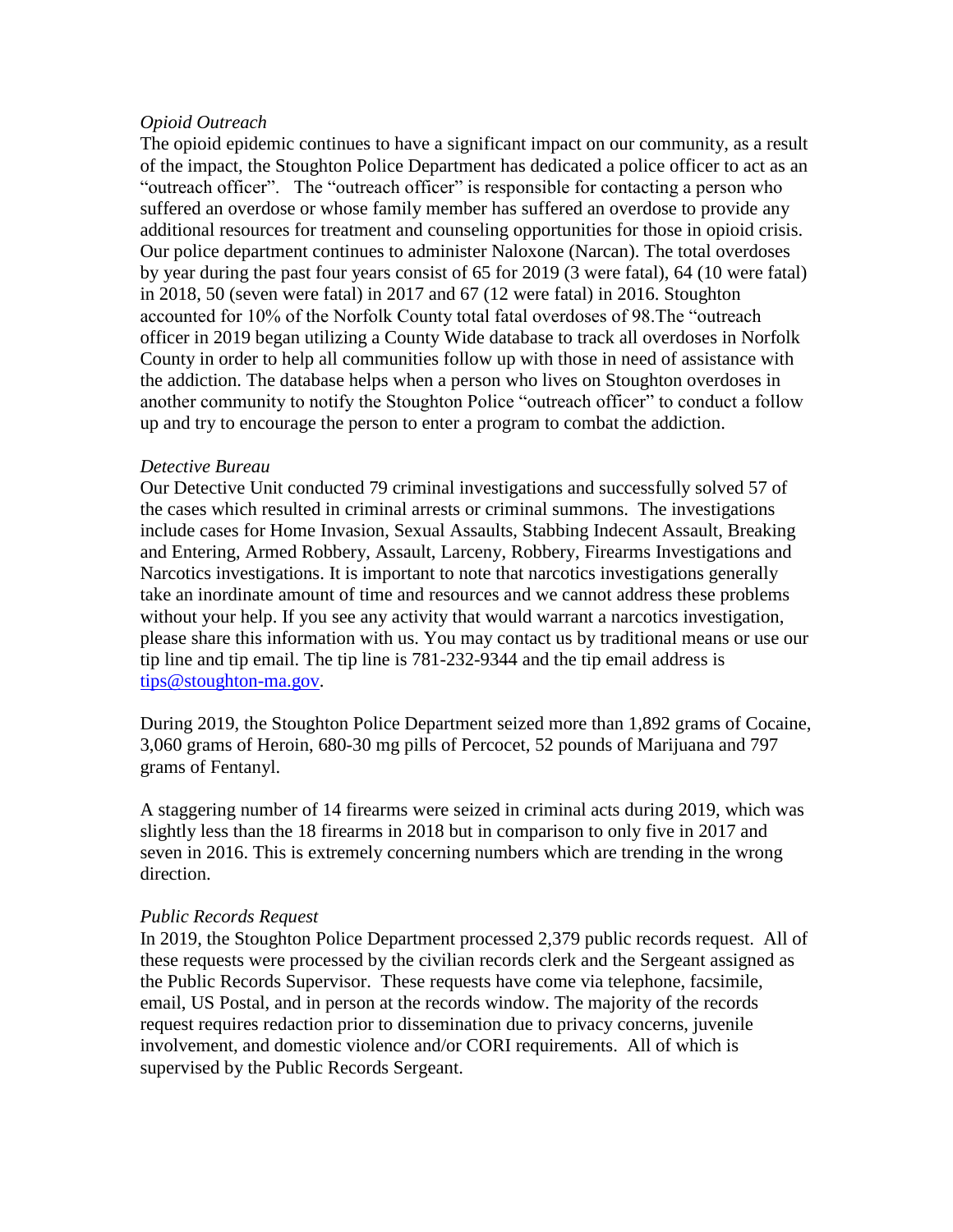### *Firearms Licensing*

In 2019, 365 firearms license applications were processed to include new and renewal application This number remains rather consistent with the 369 applications processed in 2018. In addition to the applications the Firearms Licensing Sergeant had several license suspensions which included the seizure of all firearms associated with the license holder. The seizure of firearms is extremely time consuming, due to the importance of documentation and evidence tracking which accompanies the seizure. In 2019 the Firearms Licensing Sergeant seized nearly 190 firearms which were held in evidence.

### *Grants*

In 2019, the Stoughton Police Department received approval for numerous state and federal grants. The Governors Highway Safety Grant for traffic safety was awarded for \$10,000. The traffic enforcement focused on Pedestrian and Bicycle Safety, Texting While Driving and Driver Sober or Get Pulled Over programs. The department was awarded \$17,696.30 from the Department of Justice in the Bulletproof Vest Partnership. The department was again awarded the State 911 grant for \$84,683.

In June of 2017, the town of Stoughton saw a private rehabilitation facility open in our community. We continue to work with the private organization the Andrew House rehabilitation facility to foster the most fitting responses to their operational needs. The Police Department and Fire Department continues to respond to this facility on numerous occasions for fights, overdoses, hazmat incidents, disturbances and mental health incidents. There exists an open dialogue between your police department and the rehabilitation facility to reduce any harm to the community and their patients.

On March 5<sup>th</sup> and 6<sup>th</sup> the Massachusetts Police Accreditation program conducted a Re-Accreditation Assessment of the Stoughton Police Department. During the Assessment 3 independent Assessors evaluated the policies and procedures of the Stoughton Police Department. The Stoughton Assessment required the Police Department to accomplish the required 257 mandatory standards and a 70 percentage of the 125 optional standards. At the completion of the Assessment, the Stoughton Police Department did comply with all 257 mandatory standards and complied with 90 percent of the 125 optional standards. The accomplishment of Re-Accreditation not only provides the Town of Stoughton with an insurance credit it also assures the Community that the Police Department is recognized publicly as having the best practices for the Police Profession.

The process to achieve Accreditation is a rigid policy development and organizational review of systems and procedures consisting of the best practices both administratively and operationally. It creates a policy driven organization that will serve as a comprehensive system of checks and balances using the best practices in policing standards. The new Accreditation Sergeant rose to the challenge of the Re-Accreditation. The department remains committed to the process and have dedicated ourselves to accomplishing the task.

Professional training of all personnel is paramount to the success of our department. In order to remain in the forefront of the ever changing law, court decisions and police